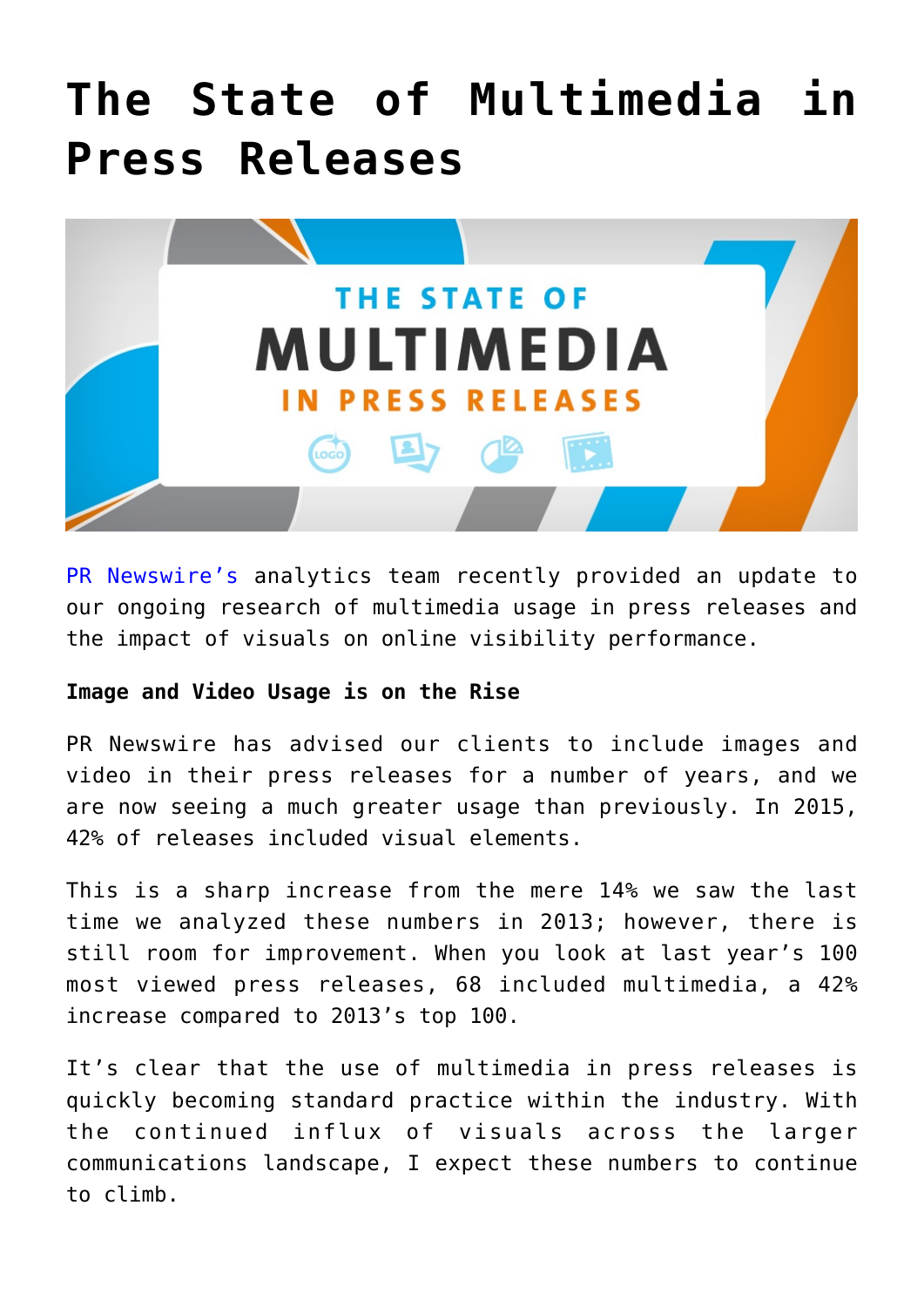## **Multimedia Usage Is on the Rise**